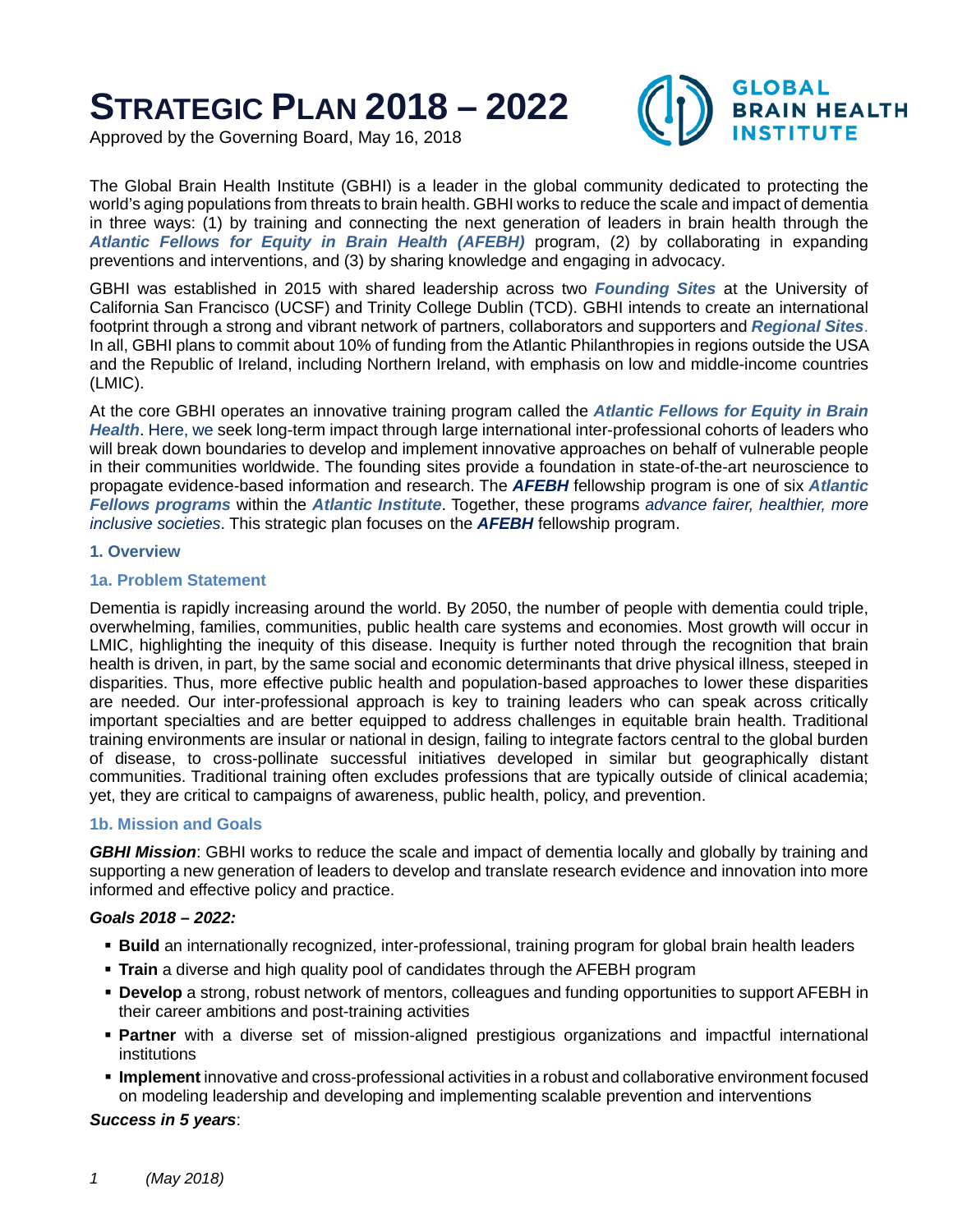- At least 125 AFEBH form the basis for a zealous, creative community of leaders embodying a culture of values that include *authenticity, fairness, openness, respect, courage, and empathy (A FORCE). Milestone 1*: Robust program strategy and
- Fellows are connected locally and globally and are united to overcome inequity in its numerous facets. Based on the foundations of good science, AFEBH are influencing policy and practice nationally and globally, and fostering the next generation of leaders.
- The Atlantic Fellows for Equity in Brain Health Program is renowned and prestigious.
- At least 75% of Senior AFEBH report that their fellowship experience has bent the arc of their career trajectory and are beginning to demonstrate short-term impact in their home communities by applying what they have learned

organizational performance

*Milestone 2*: Strong program design and execution

*Milestone 3*: Evidence of potential impact: Regional Site and participants' work is missionaligned and shows signs of significant impact

*Milestone 4*: Inter-program coordination and participation: Atlantic Fellow program leadership has proven an active collaborator in the wider network of different Atlantic Fellow programs.

*Milestone 5*: Engagement and support from the wider field

change *populations, perceptions, policy publications and* practice to overcome inequities.

 At least 80% (approximately 100 Senior AFEBH) are envisioning impact beyond their home institutions and are beginning to implement, or contributing to implementing plans for longer-term impact on inequities locally, nationally, systemically.

# **1c. Values**

GBHI will conduct its programs and activities with excellence, dignity, equity, opportunity, diversity, collaboration, scientific rigor and curiosity. We aim to instill the following core values in Atlantic Fellows as leaders: *Authenticity, Fairness, Openness, Respect, Courage, and Empathy (A FORCE).*

# **1d. Theory of Change**

GBHI is founded within a robust translational research infrastructure in neuroscience with a history of addressing vulnerable populations. We maintain a strong vision, leadership, and capacity to learn and adapt. Applicants are recruited and vetted, searching for those with leadership capacity and with passion for dignity and equity. Fellows bring ideas for projects and career goals in their home communities. Training focuses on experiential learning. We model leadership, mentorship, clinical experiences and offer a rich curriculum, and opportunities to engage in transformation activities, including individual and collaborative activities through a funded pilot for activities to occur in their home communities. Fellows contribute to an evidence-base that will be disseminated via the GBHI network and other channels. GBHI, the *Atlantic Institute* and other *Atlantic Fellowship programs* leverage abundant professional connections to offer rich training opportunities and plentiful career development resources. Over time, a rich and deep network of inter-professional *Atlantic Senior Fellows* (i.e., alumni) will foster career opportunities and continue to work together towards making a global impact. Over time, these strategic partnerships will expand our geographical, provide increased funding and training resources, and promote international brand recognition and respect. This cohesive network of inter-professional brain health leaders will contribute to the five main impacts we have identified:

- *Populations*: Promote equity in prevention strategies and care models for vulnerable aging populations
- *Practice*: Improve dementia diagnosis, treatment, and care for patients and families
- *Policy:* Develop and refine brain health policies through evidence-based advocacy and outreach
- *Publications*: Generate and distribute knowledge to advance the field of brain health and dementia prevention
- *Perception*: Create social change, reduce stigma, and inspire optimism and dignity for elders

# **1e. Monitoring & Evaluation**

GBHI maintains a monitoring and evaluation committee and actively utilizes learnings and feedback as a management tool to provide guidance for active adaptation and continuous program improvement in a flexible, adaptive and innovative way. Working closely with Learning and Assessment Partners from the Social Science Research Council (SSRC), the team informs leadership of GBHI's progress towards milestones established by The Atlantic Philanthropies*. Atlantic Fellows*, themselves, shape our approach by aiding in the definition of how they would measure their own success within their independent development plans,

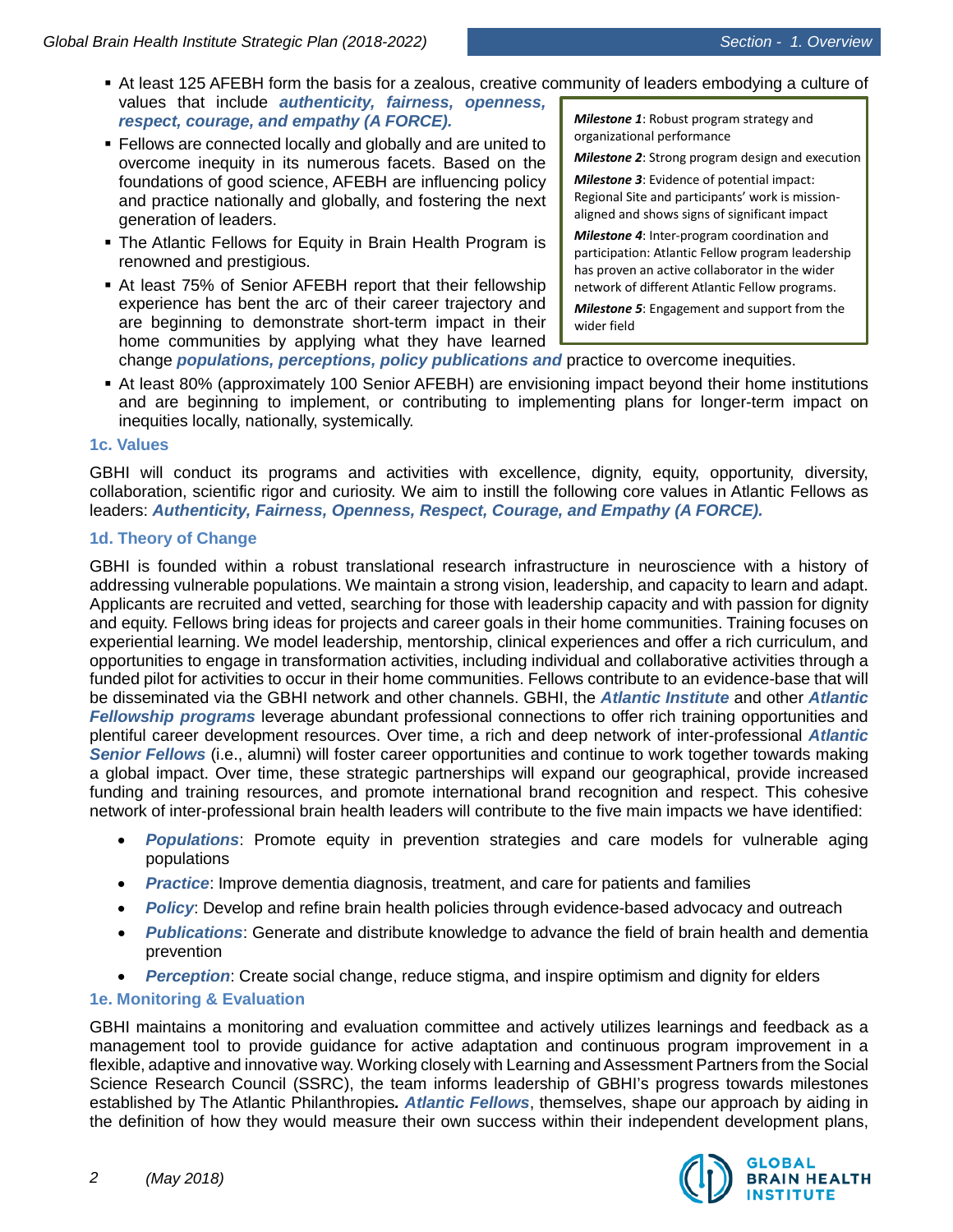# termed *My Action Plan (MAP)*.

# **2. Program Initiatives and Primary Activities**

# **2a. Recruitment & Selection of Atlantic Fellows**

Recruitment and selection emphasizes cohort diversity (i.e., gender, profession, scientific discipline, cultural heritage, geography), and aims to have 50% of trainees from outside the United States and the Republic of Ireland including Northern Ireland with emphasis on LMIC. Through 2021, recruitment efforts will focus on Latin America and the Mediterranean to improve network success through a geographical approach that facilitates regional activities with Senior Atlantic Fellows and partners. Outstanding trainees from other regions may be accepted, particularly those from Africa.

Key criteria used in selection and assessment of applicants are: leadership potential, professional accomplishments, specialized training and regional support for success. Those applicant with exciting projects that can be completed in their home communities and are strongly aligned with GBHI's mission will be given special consideration. The committee will consider past access to opportunities for research and writing, factors that may influence the strength of applications and will mitigate these potential biases in review of applications and during interviews. Successful applicants will typically demonstrate 'zeal', "goodspirit", mission alignment and have prior experiences that suggest potential to succeed as a leader in work around health equity. Cohort development will then consider geography, gender and profession to ensure balance across and within *Founding Sites*.

GBHI aims to offer 30-40 Atlantic Fellow 12-month positions annually. Exceptions can be made for other durations only if approved by the Executive Committee. Following strict guidelines and with trainees' employer approval, a minority (~10%) applicants deemed highly capable and with strong regional support may be allowed to complete fellowship in a non-residential manner (see separate guidance in Manual of Operations). Initially, one-half of all fellows will be hosted at UCSF and the other one-half at TCD; but, with *Regional Site*

development, some will eventually be hosted there. When possible, assignment to training site will map onto mentoring strengths and anticipated impact trajectories.

To expand awareness among potential applicants from various fields, across sectors, backgrounds, and regions, GBHI builds relationships with established leaders and institutions and recruitment partners. This raises GBHI's profile, facilitates recruitment channels and supports GBHI activities. We disseminate requests for applications (RFA) as widely as possible leveraging relationships with key stakeholder organizations and publicize GBHI training opportunities at conferences, through faculty, current and Senior *Atlantic Fellows* and the *Atlantic Institute*.

Partnering with the Monitoring & Evaluation committee, the Recruitment & Selection committee tracks and improves recruiting by (a) examining the performance of recruiting channels, (b) compiling

#### **Recruitment & Selection Indicators of Success (contributing to progress on Milestone 2)**

*Goal*: GBHI attracts, recruits, and accepts quality applicants who are transformative and aligned with GBHI mission to form balanced cohorts of Atlantic Fellows through a rigorous and equitable selection process.

*Indicators:*

- Recruiting partners are engaged and actively promote the program to qualified applicants, leading to robust and competitive applicant pools of candidates with desired characteristics
- Fellow cohorts remain diverse and balanced, guided by geographical targets
- Selection processes and criteria are evaluated and refined; (e.g. rubrics, streamlined processes, an analysis of characteristics of successful/unsuccessful applicants analyzed to ensure equitable selection based on the principles above)

key statistics on application collected and analyzed; (c) examining relevant characteristics (e.g. nationality, training, affiliations) of people who: 1) apply, 2) are invited to interview, 3) are made full offers, and 4) accept positions, in order to examine key hypotheses made at selection in comparison to fellow trajectories. They will further enhance selection criteria and scoring rubrics to support the selection of highly-aligned, transformative trainees across a range of desired fields.

# **2b. Program Experience, Training, and Ongoing Support**

We prioritize a personalized learning experience supported by both GBHI-based and regional mentors from the community where fellows intend to have impact. Our program design is guided by the following principles:

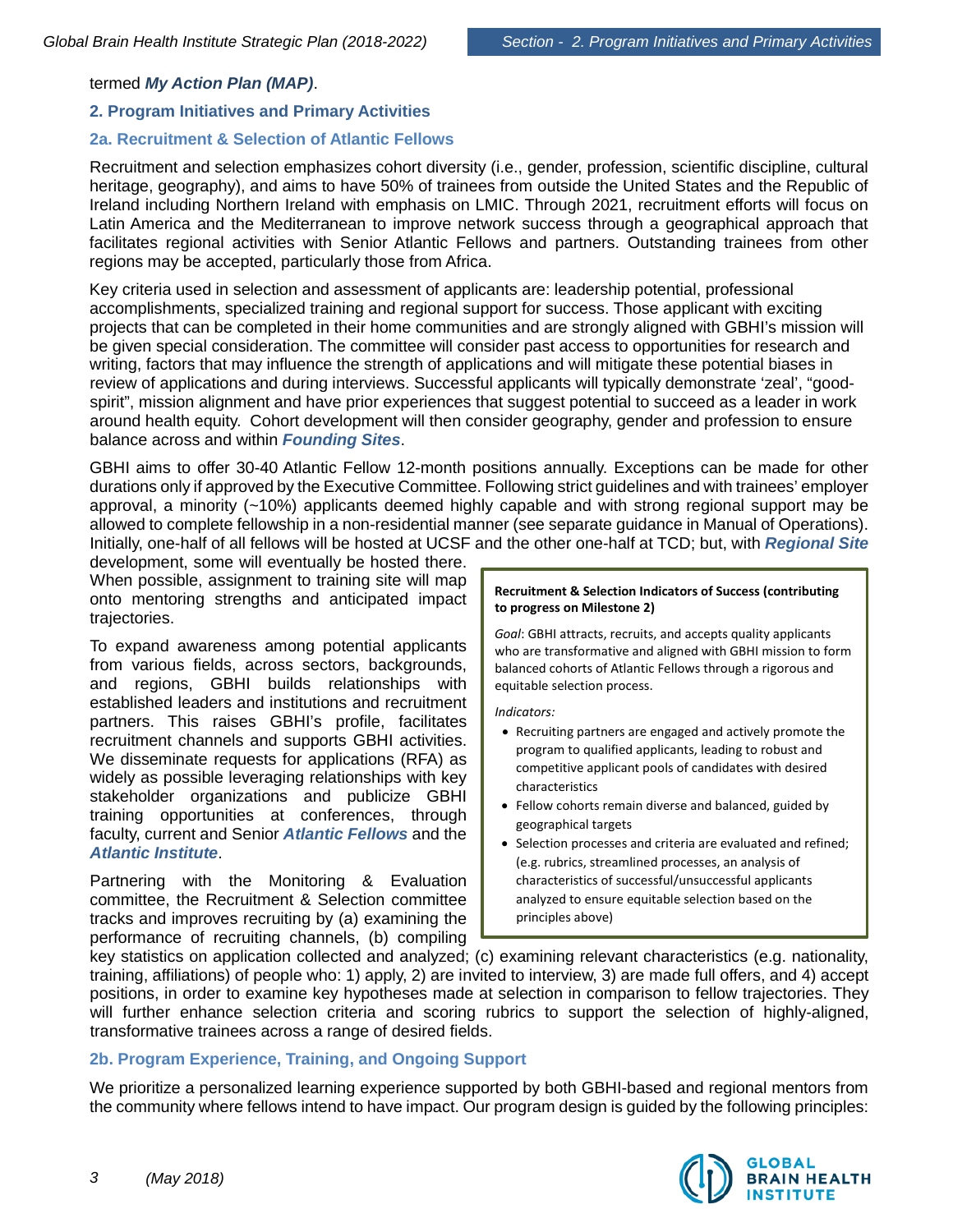- **Effective context-based learning** providing an opportunity to master fundamental content (i.e. behavioral syndromes) and skills (i.e., becoming an expert in an area, making a presentation, disseminating and summarizing information). Content will be delivered in the context of the personalized goals.
- **Leveraging technology** for formal and informal activities (i.e. didactics, collaboration, and networking)
- **High-quality, high-touch experience** that includes a broad array of modalities strongly influenced by mentoring to develop authentic leaders.
- **Leveraging resources for maximum impact** where coursework is developed in a manner that will allow cross-Atlantic Fellowship programs access and scalability for wider global use

GBHI's *Arc of Learning* document highlights core program components:

 **Content/knowledge transfer** that includes coursework, accounting for about 20% of time that is delivered asynchronously and completed before live instructor led group setting so that the focus of group sessions is on discussion, critical thinking, international engagement and mastery. Core content will include neuroscience, clinical knowledge, dementia prevention, implementation science, health economics, ethics, policy, epidemiology, leadership, the social determinants of health & health equity and

#### **Program Experience Indicators of Success (contributing to progress on Milestones 2 and 4)**

*Goal*: GBHI has developed and implemented a strong curriculum that delivers its core concepts and meets the needs of fellows.

*Indicators*

- Talented faculty and consultants are aligned to GBHI's needs and provide high-touch mentoring and training opportunities for Fellows (Milestone 2)
- The training experience represents the desired skills, knowledge, and values that GBHI seeks to promote (as outlined by the Theory of Learning) (Milestone 2)
- The courses and experiences are valued by participants and seen as advancing their current projects and/or future work (Milestone 2)
- Feedback loops reflect a consistently positive Fellow experience and are used to inform continued improvements of curriculum and the program (Milestone 2)
- Atlantic Fellows program actively engages with the Atlantic Institute and other platforms, tools and venues for cross-program coordination, shared training experiences, and network-building (Milestone 4)

communications. In some cases, individuals will enroll in formal courses at our institutions.

- **Mentoring for leadership** embracing a high-ratio, high-quality, high-touch, mentor-trainee support (2:1 or 3:1) including a *Regional Mentor* from the community the fellow will return to.
- **Clinical experience** in order to understand the lived experience of people with dementia and to participate in model care delivery systems across settings
- **Environment for learning** to nurture and model essential skills, such as leadership, empathy, collaboration, self and team management, and the implementation of preventions and interventions. Fellows learn to gather and interpret data, communicate effectively, engage in influencing policy, establish services, work with diverse vulnerable populations, and leverage technology. GBHI-funded Projects contribute to this learning environment as do other grants funded to GBHI Faculty. Panel discussions organized by fellows allow them to be authorities while supporting key skills development. *Salon Events* address the six core values for AFEBH.
- **Unstructured time** that includes opportunity to enhance collaboration, networking, modelling leadership, and to develop life-long self-directed learning skills.
- **Career-duration relationships** with trainees through exchange experiences by faculty, early engagement of *Regional Mentors*, collaboration between trainees and through technology
- **An annual meeting with pre-conference leadership training workshop and a separate leadership retreat** to fortify the alumni experience, model leadership, enhance networking and to provide opportunities for fellows to lead

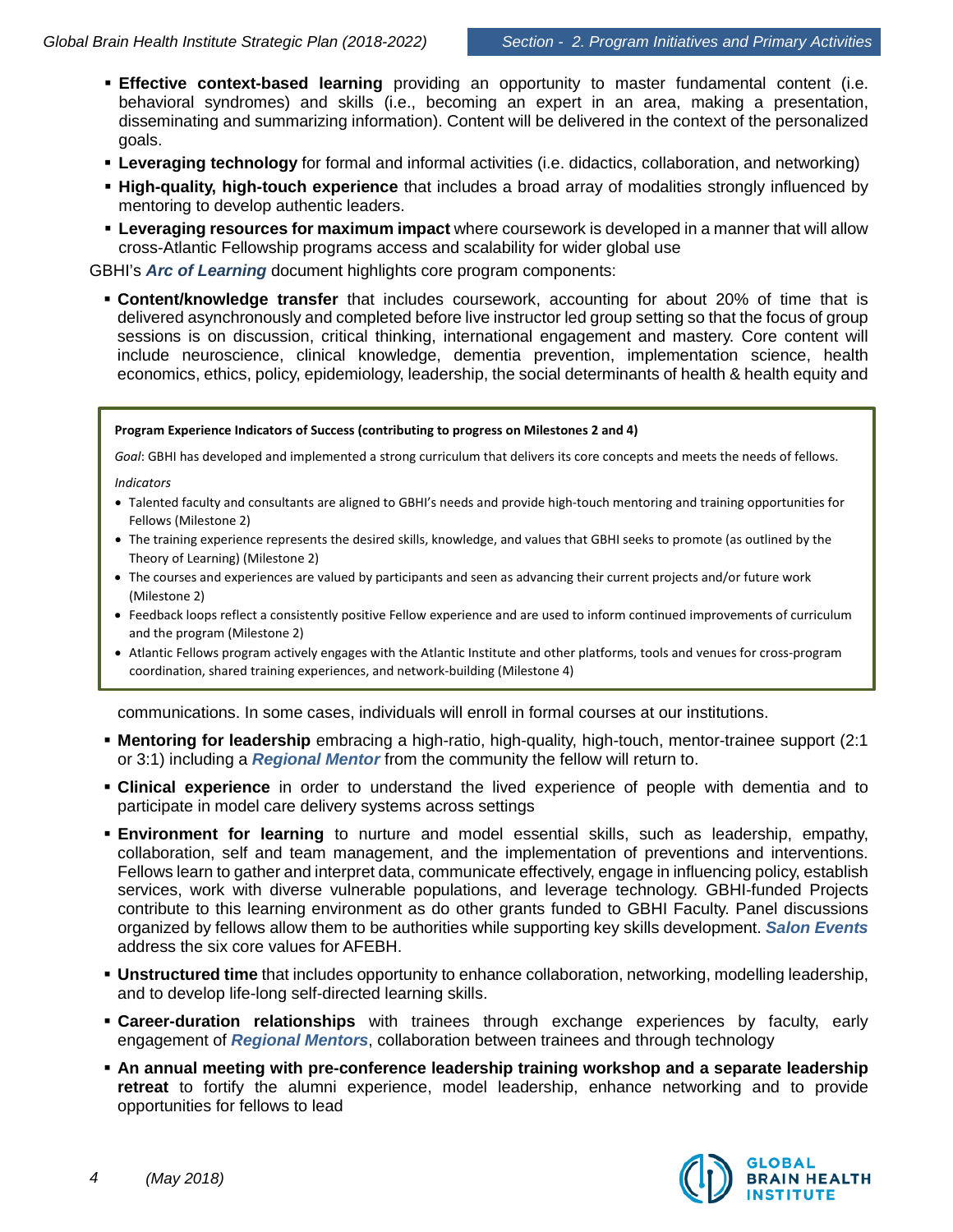**Inter-Atlantic Fellowship program coordination and participation** to create opportunities for shared training, cross training and network building.

# *Measurement and Evaluation for trainee experience* includes:

- **Quality of course work and timing of deliverables**: (1) post-class assessments; (2) participant feedback after courses and quarterly at a meta-level; (3) tracking of course development/timelines
- **Quality of mentoring**: (1) tracking of progress (through My Action Plan); (2) participant feedback; (3) Fellow logs from meetings with GBHI leadership
- **External reach and impact**: monitoring uptake of GBHI classes by external participants; tracking collaborations by fellows and senior fellows; monitoring fellow feedback on return to home country and tracking pilot implementation.

# **2c. Pilots and Projects**

*GBHI Projects* (typically \$250K) are awarded to faculty with review emphasis on mission alignment, necessary *Atlantic Fellow* engagement, and ability to leverage for larger funding either through matching or an obvious trajectory for subsequent funding. They create a unique training environment for *Atlantic Fellows* while demonstrating GBHImission aligned activities. They are typically implemented at *Founding* or *Regional Sites* or institutions where *Atlantic Fellows* return. GBHI projects are nominated by both the Executive Committee and Pilots & Projects Committee through consultation with GBHI Faculty.Applications undergo quality review and refinement by the Pilots & Projects Committee.

*GBHI Pilots* (typically \$25K) are awarded on a

#### **Pilots & Projects Indicators of Success (contributing to progress on Milestones 2 & 3)**

*Goal*: GBHI supports the development pilots, projects, and individualized activities that provide Atlantic Fellows with the rich experiences needed to enhance their careers and fulfill GBHI's goals

*Indicators*

- Pilots/projects provide Fellows with relevant knowledge and critical hands-on experiences that complement the GBHI training and broadens their inter-professional view of brain health (Milestone 2)
- GBHI funds pilots/projects that are aligned with GBHI's goals (Milestone 2)
- Participants value their pilot/project experiences and believe it will contribute to their career advancement (Milestone 2)
- Pilot/project findings build an evidence base and are disseminated through the GBHI network (Milestone 3)

competitive basis with the intent of funding *Atlantic Fellow* activities in their home communities. Pilots are aligned with GBHI's mission and contribute to one or more of the five long-term impact goals noted in our Theory of Change. GBHI works to maintain partnerships to co-fund pilots and engages them in the selection and evaluation process. GBHI's Executive Committee or any of the external partnerships may choose to fund additional pilots in addition to those that are chosen through the joint selection process, based on exceptional need or other extenuating circumstances. All life-long *Atlantic Fellows* who have not previously received pilot funding through our *GBHI Pilots* program are eligible to apply every year.

*Measurement and evaluation of pilots and projects* will include (1) assessment of the quality and number of applications for competitive funding opportunities, (2) their contribution towards achieving the long-term impact goals of the GBHI training program, (3) the quality and number of publications, presentations, or other products arising from project/pilot, (4) their scalability in relation to population health aims of GBHI, (5) how they impact outcomes such as standards of care, guideline development, policy, health economics etc. are impacted, (6) their value towards building medium- and long-term mentor-mentee relationships and collaborative links among partnerships.

# **2d. Life-long Fellows**

GBHI maintains a robust Senior Fellows (aka alumni) program to support its ambition for life-long *Atlantic Fellows*. Core principles driving this effort include: (1) the need to start these relationships at the time AFEBH begin in the program, extending into their post-residential experience, (2) high-touch engagement with staffing at both *Founding Sites*; and (3) multi-modal engagement heavily leveraging technology, but also including gatherings at regional meetings, one-on-one engagement, externships, etc. Senior AFEBH engage in the Alumni Committee that develops and implements an annual and multi-year plan for activities that simultaneously provides opportunities to capture information needed to assess GBHI's impact. They work closely with the technology, M&E, and communications committees. Input from other *Atlantic Fellow programs* is sought and the committee works closely with the *Atlantic Institute* to complement rather than duplicate efforts.

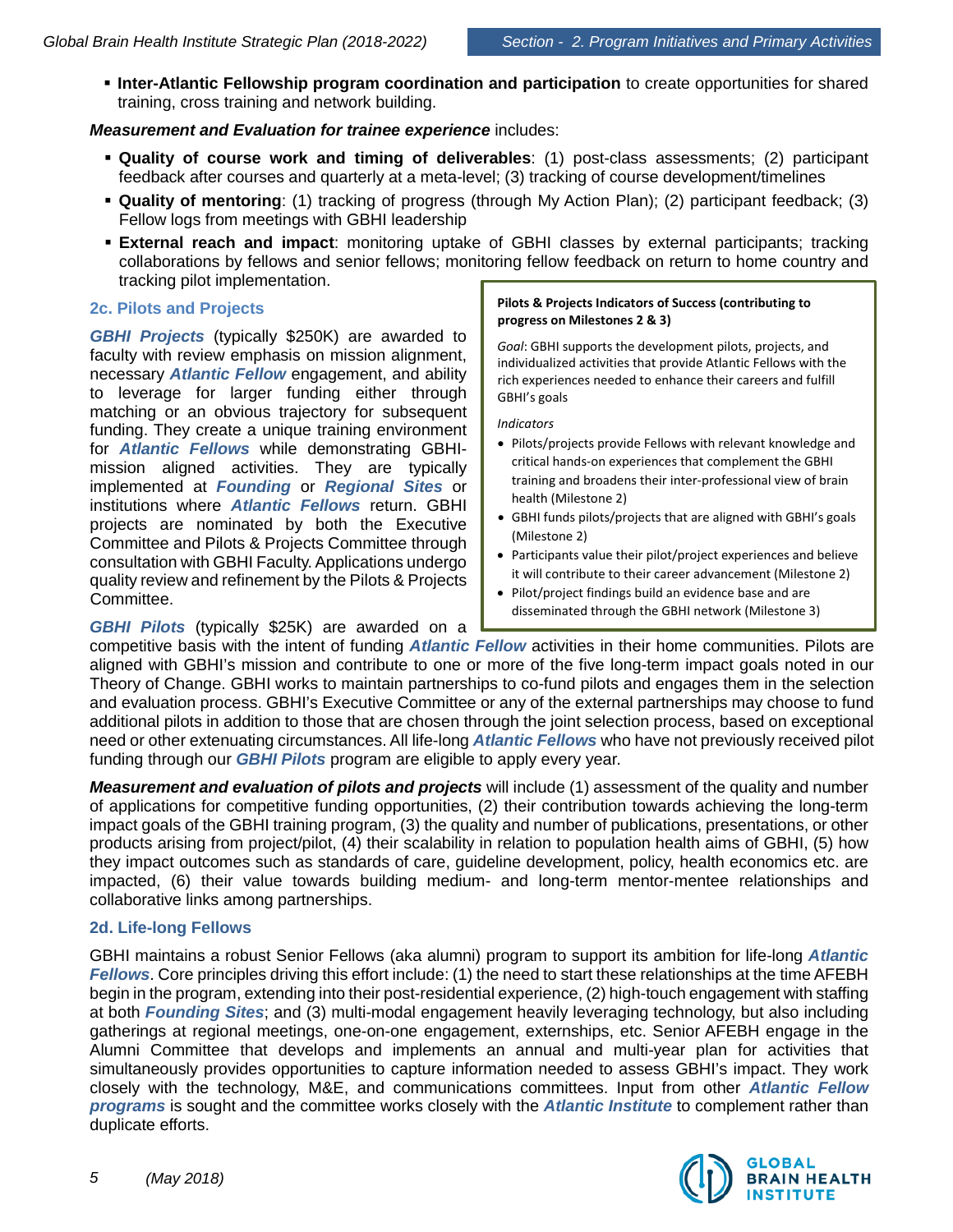# **3. External Relations**

# **3a. Branding and Communications Plan**

GBHI's communications plan is anchored in the principle that GBHI is governed, managed and funded as one institute. This is reflected in our promotion and marketing activities with shared materials, information and coordination. GBHI aims to align with other *Atlantic Fellows programs* and the *Atlantic Institute* to

enhance the collaborative global impact of the AFEBH program. GBHI seeks to develop its own identity rooted in the collaboration between UCSF and TCD, leveraging the reputations of two world-renowned institutions.

The communications committee manages an efficient system of internal communication among the GBHI principals, staff and AFEBH, leveraging technology and other tools and channels. GBHI aims to establish a profile as a leader in global brain health. It will be evaluating its approaches, channels and tools in that respect on an annual basis and undertake activities to achieve this goal, including:

**Develop and implement a set of consistent key**

#### **Communications Indicators of Success (contributing to progress on Milestone 5)**

*Goals*: GBHI's programs are well recognized in a wide range of fields and in many countries. Potential partners and collaborators are familiar with details of GBHI activities.

#### *Indicators*

- Strong brand identity and recognition evidenced by analytics demonstrating successful public relations strategies
- Media placement of stories and GBHI affiliates are actively sought after for comment and background expertise on brain health and dementia related information

**messages** to be used by leadership, staff and faculty to communicate and promote GBHI.

**Develop a marketing strategy** to identify vital opportunities for promoting GBHI and specifically the training programs at scientific conferences, seminars, public events, and various media events, and channels on social media, websites and other communications tools beyond existing networks and collaborations.

**Develop a media strategy** to disseminate information, to share stories and coverage of GBHI activities to establish GBHI as a resource for expertise and commentary related to brain health and dementia.

### *Measurement and evaluation*

The communications staff will use traditional marketing and outreach measurements such as the number of attendees, acceptance/participation rate for events; the number of articles/references, number of high-profile publications**;** website views / users (Google analytics), unique visitors; and social media hits.

# **3b. Partners and Collaborators**

GBHI values partnerships that allow us to focus on the training portion of impact and leveraging key stakeholders to assure the most effective environment for Atlantic Fellows to seek change. GBHI follows a

partnership guidance with two methods to execute agreements (see Manual of Operations). *Contractual partnerships* require Governing Board approval, often involve multi-year agreements for agreed activity, and sometimes provide funding. *Affiliate partnerships* are limited in engagement and offer benefits to GBHI without financial agreements. GBHI seeks partnerships for recruiting, training, impact and funding. Related to level of approval, *Regional Sites* are considered contractual partnerships.

# *Measurement and evaluation*

Measures to monitor and evaluate partnerships may include the generation of novel and impactful goals, the amount of additional funding leveraged by

#### **Partners & Collaborators Indicators of Success (contributing to progress on Milestone 5)**

*Goal*: GBHI attracts high quality partners who can advance GBHI goals in recruitment, mentoring, training, advocacy, and funding.

*Indicators*

- Recruiting Partners from well-recognized and respected organizations and institutions yield a strong pipeline of applicants and offer access to leaders who provide mentoring to Fellows
- Impact partners broaden and accelerate global impact
- Partnerships developed for additional Regional Sites

partnerships, the number of applicants referred to program by Recruiting Partners, and the progression of partnerships resulting additional training opportunities for Atlantic Fellows.

# **3c. Financial Stability**

GBHI's fundraising priorities are to sustain GBHI for the initial 15 years and beyond. UCSF and TCD are

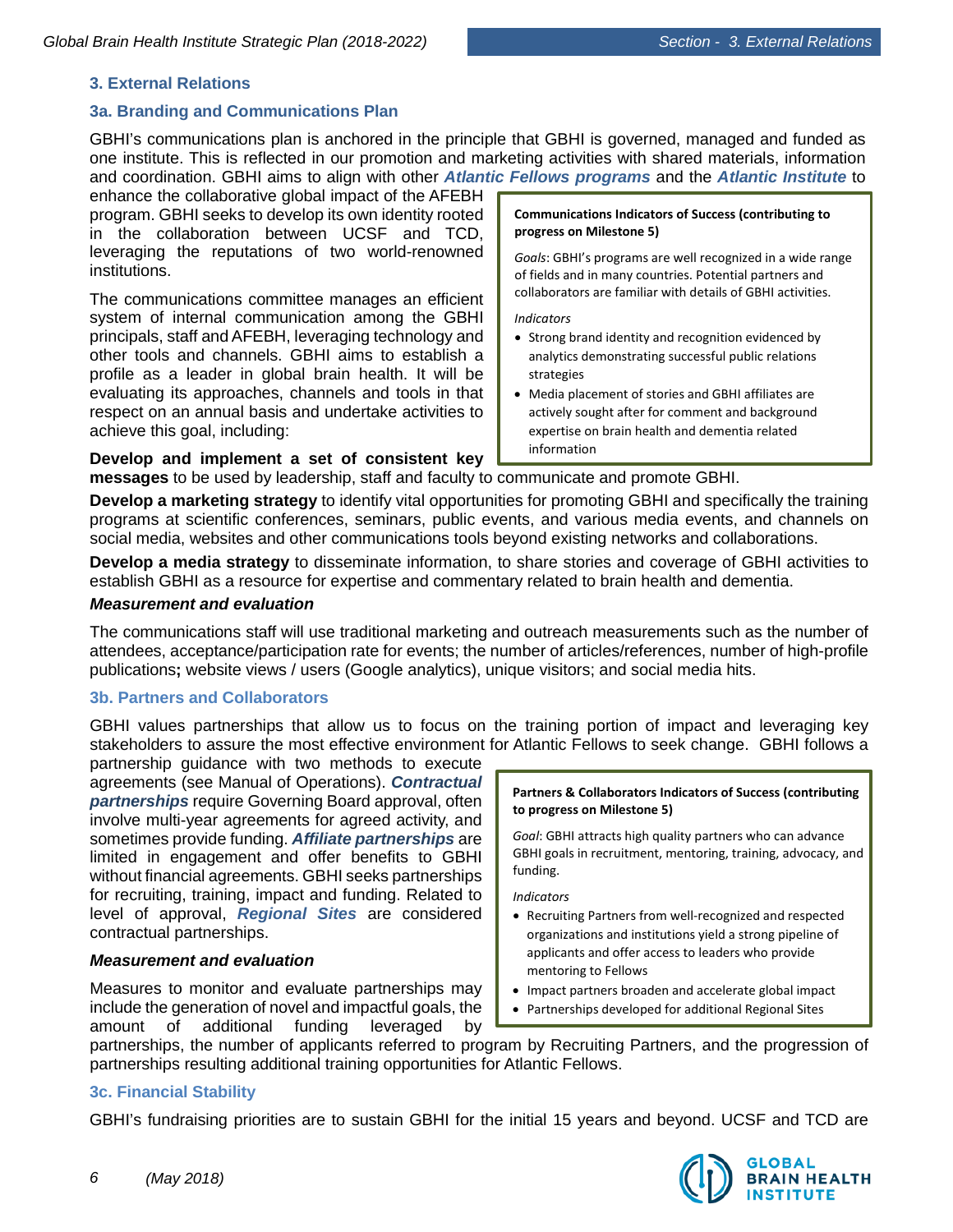committed to raising additional funds from private grants, governmental grants, and private philanthropy. Early success will target support for GBHI activities particularly around training and pilots and projects. We will build GBHI awareness among current and potential supporters affiliated within the partner institutions. We will concentrate on the areas to leverage the gift from the Atlantic Philanthropies from governments and other sources. We work with our Advisory and Governing Board members to further identify prospective donors. The Faculty and Foundations at both UCSF and TCD will identify opportunities to showcase GBHI in an effort to raise funds.

Fundraising is based on the following principles:

- **Joint efforts** where both TCD and UCSF contribute a substantial fundraising effort from their respective Foundation offices, and in TCD's case, also from the Trinity College Research and Innovations **Department**
- **Unique site needs** across founding partners with different, complementary and overlapping fundraising needs in order to ensure the success, expansion and sustainability of their respective contributions
- **Commitment to raising research dollars** to expand the funding for innovative projects and interventions, which ultimately should lead to policy implementation by future fellows.
- **Community engagement** to leverage The Atlantic Philanthropies' generous gifts by engaging other community partners who have been inspired by AP and have an interest in continuing the work of GBHI
- **Endowment funds** for on-going support of faculty and fellows after year 15
- **Funds sharing** where funding is secured for GBHI as a whole and its dispersal to each partner institution will be subject to a funding agreement and the approval of GBHI's Governing Board

TCD and UCSF Foundation staff are funded by their respective institutions and not by GBHI. However, a standing fundraising committee made up of development leads from both institutions, the COO, Deputy COO, and an Executive Team member from each institution will meet regularly to assess progress on fundraising targets.

# *Monitoring and Evaluation*

Key indicators of success will focus on the following:

- Build an overarching case for supporting the GBHI that can be used in conjunction with specific targeted asks and proposals.
- **I** Identify fundraising opportunities and priorities within the GBHI, i.e. support for faculty, and fellows, support for new research
- **I** Identify individual major gift prospects, government funding sources, NGO and foundation prospects, industry partners

**Financial Stability Indicators of Success (contributing to progress on Milestone 5)**

*Goal*: GBHI develops an effective fundraising plan and attracts significant funding from a variety of sources.

*Indicators*

- Fundraising goals are met
- Success of grant proposals to government, foundations and other external organizations is high
- Existing funds are leveraged to attract additional funding
- Qualify prospects and cultivate and solicit those whose interests align with the GBHI; track qualification, cultivation and solicitation results including outreach efforts, proposals or asks and solicitation results.
- Track gifts/grants solicited: Monitor the status of each gift/grant solicitation tracked: approved, declined
- Monitor and evaluate returns on investment of capital against projected goals.
- Leverage existing funding to attract additional funding

# **4. Implementation**

# **4a. Organizational Structure**

# *Governance Structure*

GBHI is overseen by a Governing Board including an Executive Sub-Committee of this Board, with expert input from the Advisory Board. The role, responsibilities, and operations of each are explained in separate documents (see Manual of Operations). The Governing Board's role is similar to a Board of Directors providing general program oversight. A Senior Management Team consisting of the Executive Director, Deputy Executive Director, Chief Operating Officer and the Deputy Chief Operating Officer and chaired by the Executive Director manage all GBHI programs and operations, and fulfills a function analogous to a